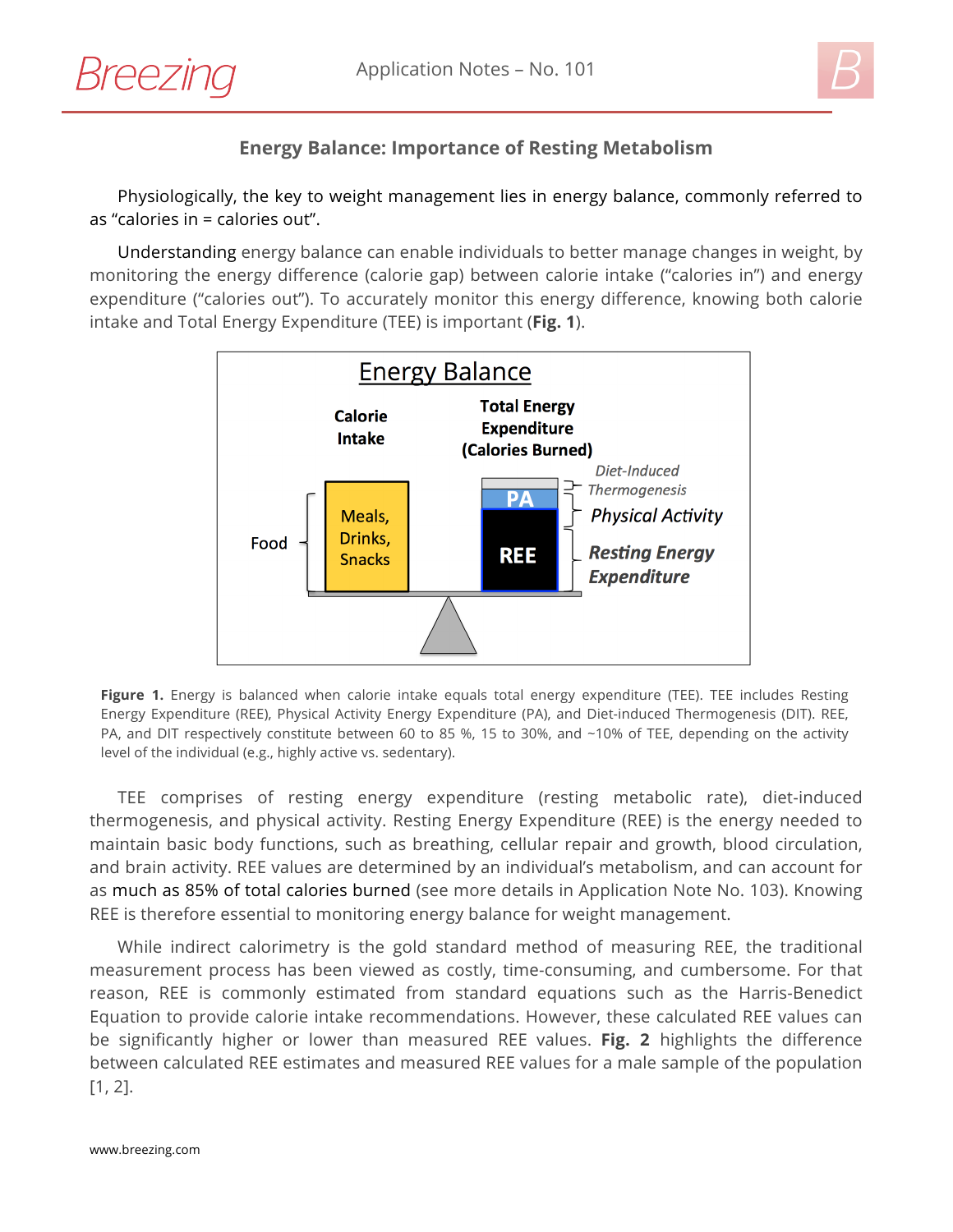



**Figure 2.** Results from Harris-Benedict's equation (extracted from original work [1] and differences between actual REE value and calculated REE value for males of 64 kg, in the same age and height group. Differences between actual (measured) and calculated REE values can impede weight loss efforts (e.g., and individual with calculated REE of 1640 kCal/day and actual REE of 1480 kCal/day).

As depicted in the graph above, REE calculations are an average of the sample group's measurement values; therefore, calculated REE estimates (shown by the black line) do not represent each individual's actual REE (shown by the scattered points). Individual differences between calculated and actual (measured) REE values can be as high as 520 calories per day. REE (metabolic rate) is based on each person's unique physiology, which can vary greatly among individuals - even those with the same age, height, weight, and gender. An equation-based estimate of REE can lead to inaccurate recommendations for caloric intake and physical activity, impeding weight loss/gain/maintenance efforts. Thus, the *Academy of Nutritionists and Dietetics (formerly American Dietetic Association)* strongly recommends REE measurement in establishing an effective weight management plan [3].

For the professional who aids others in achieving their weight goals, research demonstrates greater success in achieving target weight when the individual's plan is based on his/her REE measurement. A study conducted by Dr. Leoluca Criscione [4] has shown successful weight loss in 97% of 207 subjects. His study demonstrates weight loss of ~1.5, ~5.0, and ~8.0 kg at 1, 6, and 12 months, respectively.

Moreover, to maintain energy balance and sustain weight loss in the long term, consistent tracking of REE measurements is needed. Over time, REE changes. This reflects body composition changes (which may include fat loss), lifestyle changes, and adaptations to changes in diet. If, for example, calorie intake is suddenly reduced, REE will also tend to drop [5-8], offsetting the initial calorie difference and making weight loss efforts unsustainable. **Fig. 3A** illustrates a decrease in REE (the black bar) following the reduction in calorie intake (yellow bar).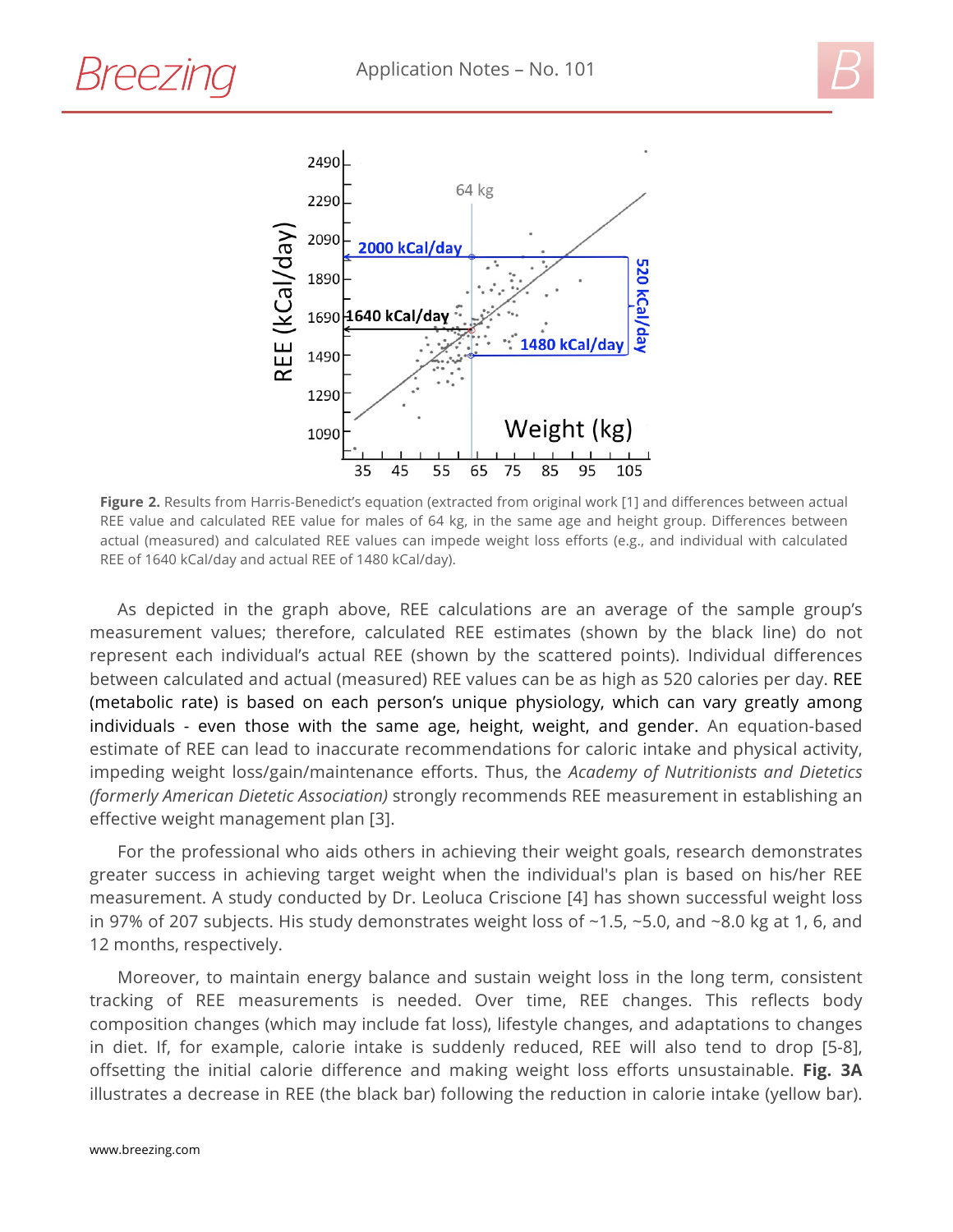



In **Fig. 3B**, weight loss is sustained due to a higher REE, as the calorie difference between calorie intake and TEE is maintained.



**Figure 3.** (A) Unsustainable weight loss: Reduction of calorie intake (yellow bar) may induce a drop in REE (black bar), which often results in weight plateau and weight re-gain. (B) Sustainable weight loss: monitoring and \*raising/maintaining REE (e.g. by increasing muscle mass).

Until now, lack of access to metabolic testing equipment has been a barrier to accurate REE measurement and tracking. Breezing™ Metabolism Tracker is the only indirect calorimeter that pairs with a mobile app to easily measure and track metabolism (REE), and provides accurate information for diet, activity, and weight planning based on the energy balance equation.

*Note: Breezing Tracker's advisory plan uses recommendations by the Academy of Nutritionists and Dietetics [3] for weight management.*

## **References**

- [1] J. A. Harris and F. G. Benedict, "A biometric study of human basal metabolism," *Proceedings of the National Academy of Sciences of the United States of America,* vol. 4, pp. 370–373, 1918.
- [2] L. Criscione and M. Durr-Gross, "Eating healthy and dying obese," *Vitasanas GmbH, www.vitasanas.ch, ISBN: 978-3-0033-02225-6,* 2010.